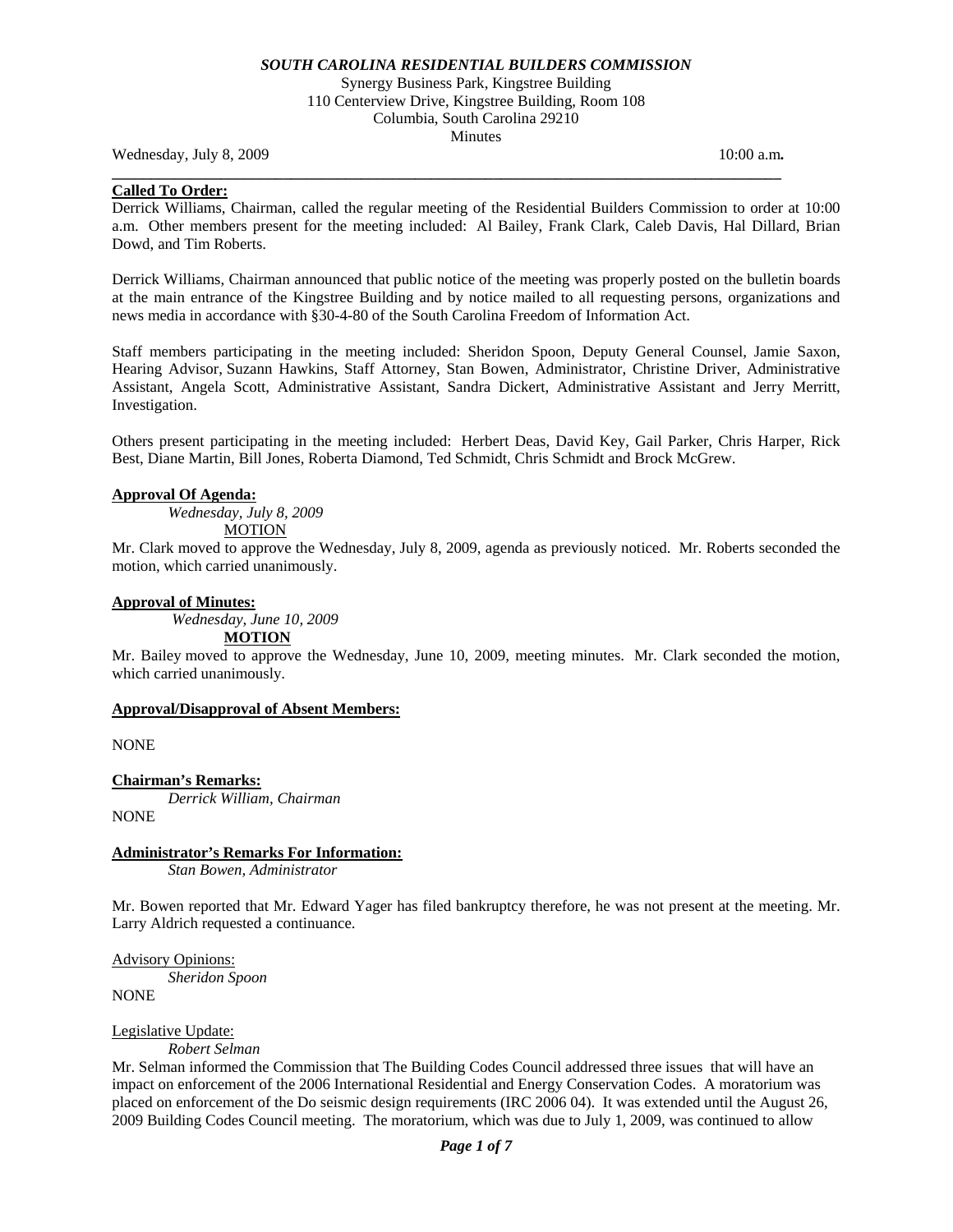Synergy Business Park, Kingstree Building 110 Centerview Drive, Kingstree Building, Room 108 Columbia, South Carolina 29210 Minutes

Wednesday, July 8, 2009 **10:00 a.m. 10:00 a.m. 10:00 a.m. 10:00 a.m.** 

time for ISO to respond in writing to any potential effects the adoption of the Citadel seismic map may have on BCEGS ratings for local jurisdictions. A moratorium was placed on the mandatory use of R8 duct insulation until January 1, 2010. The moratorium is to allow suppliers and installers the time to deplete their stock of R6 duct insulation. A moratorium was placed on the mandatory use of the SHGC until January 1, 2010. The moratorium is to allow suppliers and installers the time to deplete their stock of clear glass windows.

**\_\_\_\_\_\_\_\_\_\_\_\_\_\_\_\_\_\_\_\_\_\_\_\_\_\_\_\_\_\_\_\_\_\_\_\_\_\_\_\_\_\_\_\_\_\_\_\_\_\_\_\_\_\_\_\_\_\_\_\_\_\_\_\_\_\_\_\_\_\_\_\_\_\_\_\_\_\_\_\_\_\_\_\_\_\_** 

#### **Old Business:**

NONE

### **Recommendations of IRC:**

### **MOTION:**

Mr. Roberts made a motion, to approve the recommendations of the Investigative Review Committee. Mr. Bailey seconded the motion, which carried unanimously.

#### **Application Reviews:**

 *Mr. Fred Harrelson*  Did Not Appear. No Action Taken.

### *(This proceeding was recorded by a court reporter in order to produce a verbatim transcript if requested in accordance with the law.)*

### *Mr. Herbert V. Deas, Jr.*

Mr. Deas appeared before the Commission because he answered "yes" on his Residential Specialty Contractor's Application that he has been convicted of, pled guilty or nolo contendere to a criminal offense other than minor traffic violations. Due to Mr. Deas' answer, the application could not be processed in a routine manner. Mr. Deas waived his right to counsel. Mrs. Jan Duncan, Court Reporter, swore in Mr. Deas.

Mr. Deas appeared before the Commission and offered the following testimony. Mr. Deas testified that he was convicted of assault and he presented a letter from Charleston County stating he is no longer on probation. He asked the Commission to approve his Specialty Contractor's Application and give him the opportunity to provide for his family.

### **MOTION:**

Mr. Davis made a motion, to approve Mr. Deas' Specialty Contractor's Application. Mr. Bailey seconded the motion, which carried unanimously.

# *(This proceeding was recorded by a court reporter in order to produce a verbatim transcript if requested in accordance with the law.)*

### *Mr. Christopher H. Schmidt*

Mr. Schmidt appeared before the Commission because he answered "yes" on his Residential Specialty Contractor's Application that he has been convicted of, pled guilty or nolo contendere to a criminal offense other than minor traffic violations. Due to Mr. Schmidt's answer, the application could not be processed in a routine manner. Mr. Schmidt waived his right to counsel. Mrs. Jan Duncan, Court Reporter, swore in Mr. Schmidt.

Mr. Schmidt appeared before the Commission and offered the following testimony. Mr. Schmidt testified that 9 years ago he was convicted of 1<sup>st</sup> Degree Burglary and served 15 years of probation. He was arrested in 2007 for driving under the influence. His driver's license is restricted until August 18, 2009. He has completed a Alcohol and Drug Program. He is no longer on probation and has paid all fines.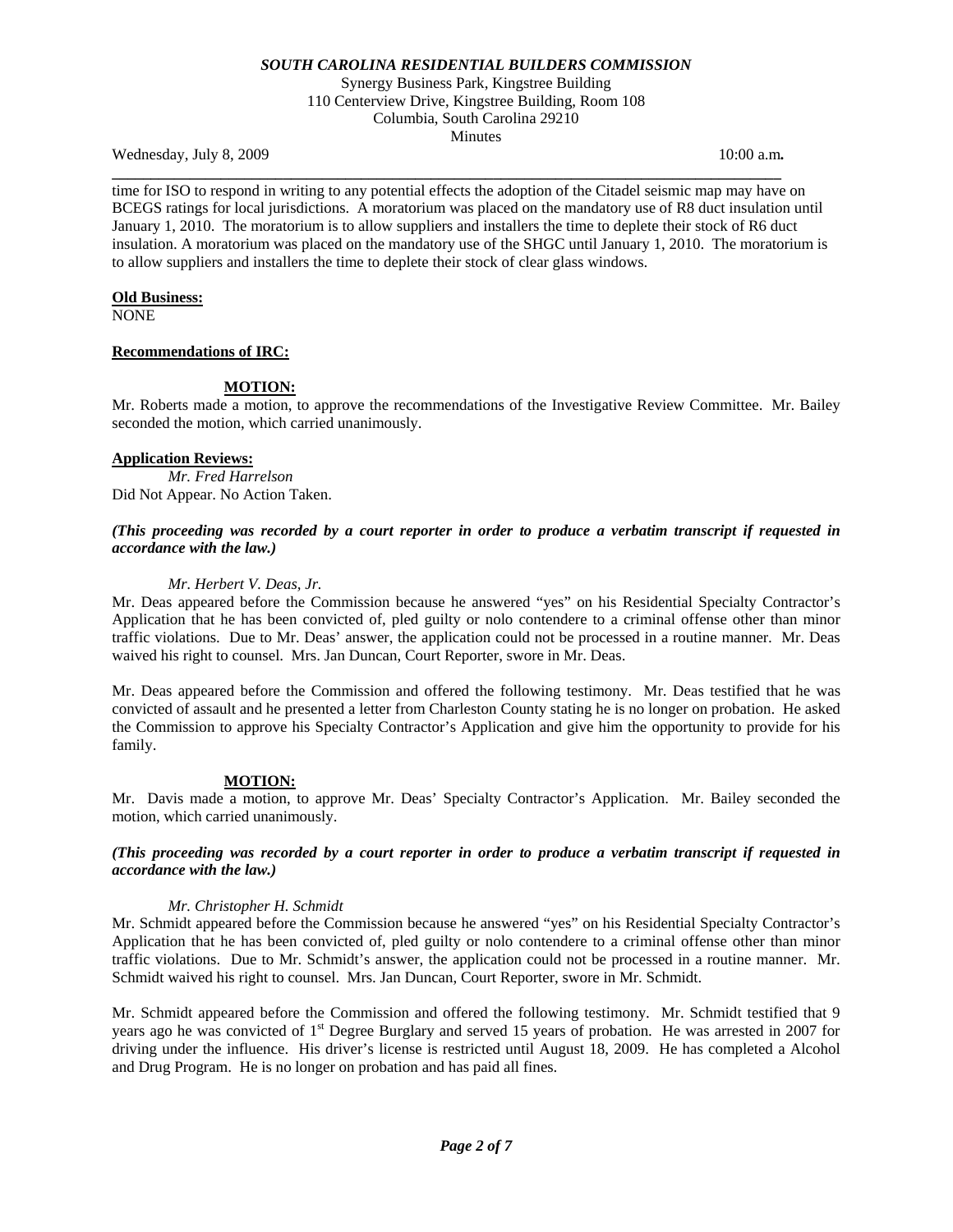Synergy Business Park, Kingstree Building 110 Centerview Drive, Kingstree Building, Room 108 Columbia, South Carolina 29210 Minutes

Wednesday, July 8, 2009 **10:00 a.m. 10:00 a.m. 10:00 a.m. 10:00 a.m.** 

**\_\_\_\_\_\_\_\_\_\_\_\_\_\_\_\_\_\_\_\_\_\_\_\_\_\_\_\_\_\_\_\_\_\_\_\_\_\_\_\_\_\_\_\_\_\_\_\_\_\_\_\_\_\_\_\_\_\_\_\_\_\_\_\_\_\_\_\_\_\_\_\_\_\_\_\_\_\_\_\_\_\_\_\_\_\_** 

### **MOTION:**

Mr. Roberts made a motion, to approve Mr. Schmidt's Specialty Contractor's Application. Mr. Bailey seconded the motion, which carried unanimously.

#### *(This proceeding was recorded by a court reporter in order to produce a verbatim transcript if requested in accordance with the law.)*

### *Mr. Richard Best*

Mr. Best appeared before the Commission because he answered "yes" on his Residential Heating and Air Application that there have been judgments, liens, or claims filed against in the past 5 years. Due to Mr. Best's answer, the application could not be processed in a routine manner. Mr. Best waived his right to counsel. Mrs. Jan Duncan, Court Reporter, swore in Mr. Best.

Mr. Best appeared before the Commission and offered the following testimony. Mr. Best testified that he has had some credit issues due to the housing market crashing 2 ½ years ago in Ohio. He lost 50 percent of his business in new construction and 30 percent in the residential replacement. He is in the process of purchasing Lavon Heating and Air. The owner of Lavon Heating and Air has agreed to finance the company for him.

# **MOTION:**

Mr. Davis made a motion, to approve Mr. Best's to sit for the Heating and Air exam once he provides proof from the owner of Lavon Heating and Air they he is going to finance the company for him and a letter stating he has made payment arrangement to rectify the outstanding liens. Mr. Clark seconded the motion, which carried unanimously.

# *(This proceeding was recorded by a court reporter in order to produce a verbatim transcript if requested in accordance with the law.)*

### *Mr. Christopher Harper*

Mr. Harper appeared before the Commission because he answered "yes" on his Residential Specialty Contractor's Application that he has been convicted of, pled guilty or nolo contendere to a criminal offense other than minor traffic violations. Due to Mr. Harper's answer, the application could not be processed in a routine manner. Mr. Harper waived his right to counsel. Mrs. Jan Duncan, Court Reporter, swore in Mr. Harper.

Mr. Harper appeared before the Commission and offered the following testimony. Mr. Harper testified that he has an intensive criminal background and he is currently on probation and will be until 2012. He is an active member and Chairman of the Alcoholic Anonymous (AA) in Charleston, South Carolina. He has been in the construction business his entire adult life.

### **MOTION:**

Mr. Davis made a motion, to approve Mr. Harper's Specialty Contractor's Application. Mr. Roberts seconded the motion, which carried unanimously.

# *(This proceeding was recorded by a court reporter in order to produce a verbatim transcript if requested in accordance with the law.)*

### *Mr. Brock O. McGrew*

Mr. McGrew appeared before the Commission because he answered "yes" on his Residential Specialty Contractor's Application that he has been convicted of, pled guilty or nolo contendere to a criminal offense other than minor traffic violations. Due to Mr. McGrew's answer, the application could not be processed in a routine manner. Mr. McGrew waived his right to counsel. Mrs. Jan Duncan, Court Reporter, swore in Mr. McGrew.

Mr. McGrew appeared before the Commission and offered the following testimony. Mr. McGrew testified that he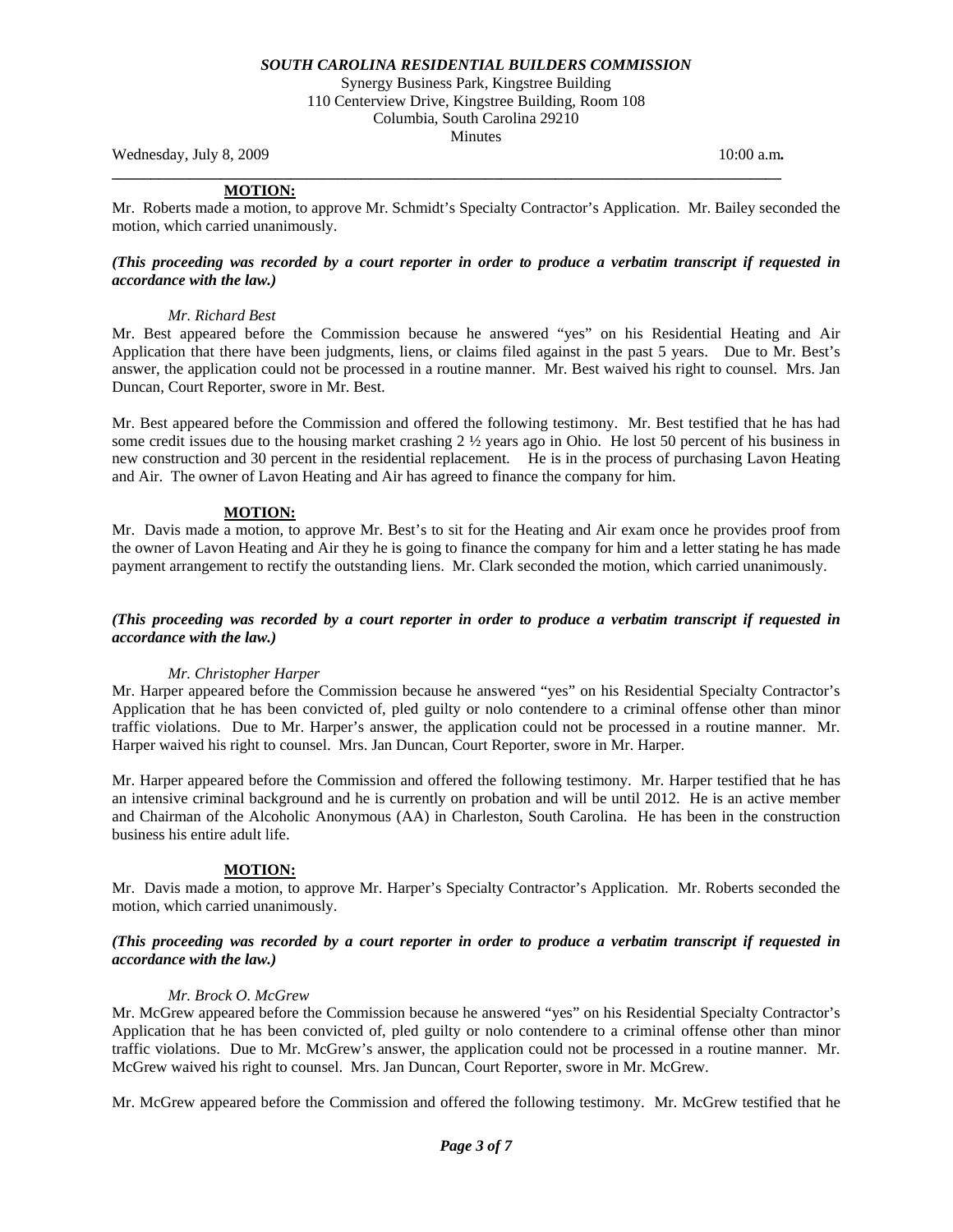Synergy Business Park, Kingstree Building

110 Centerview Drive, Kingstree Building, Room 108 Columbia, South Carolina 29210

Minutes

Wednesday, July 8, 2009 **10:00 a.m. 10:00 a.m. 10:00 a.m. 10:00 a.m.** 

has felony convictions of possession with the intent to distribute marijuana and driving under the influence. His driver's license is suspended until 2014.

**\_\_\_\_\_\_\_\_\_\_\_\_\_\_\_\_\_\_\_\_\_\_\_\_\_\_\_\_\_\_\_\_\_\_\_\_\_\_\_\_\_\_\_\_\_\_\_\_\_\_\_\_\_\_\_\_\_\_\_\_\_\_\_\_\_\_\_\_\_\_\_\_\_\_\_\_\_\_\_\_\_\_\_\_\_\_** 

# **MOTION:**

Mr. Bailey made a motion, to approve Mr. McGrew's Specialty Contractor's Application with a two year probation and Mr. McGrew must provide a surety bond. Mr. Davis seconded the motion, which carried unanimously.

# *(This proceeding was recorded by a court reporter in order to produce a verbatim transcript if requested in accordance with the law.)*

# *Mr. David Key*

Mr. Key appeared before the Commission because he answered "yes" on his Residential Specialty Contractor's Application that he has been convicted of, pled guilty or nolo contendere to a criminal offense other than minor traffic violations. Due to Mr. Key's answer, the application could not be processed in a routine manner. Mr. Key waived his right to counsel. Mrs. Jan Duncan, Court Reporter, swore in Mr. Key.

Mr. Key appeared before the Commission and offered the following testimony. Mr. Key testified that the Ford Motor Company filed a judgment against him in 2000. He has had a lot of set back because of the different plants he worked for closing. He has spoken with the dealership and finance company to make arrangements but has had no success.

# **MOTION:**

Mr. Davis made a motion, to approve Mr. Key's Specialty Contractor's Application, once Mr. Key provide a letter stating that he has made pay arrangements to satisfy the three (3) outstanding liens. Mr. Bailey seconded the motion, which carried unanimously.

*(This proceeding was recorded by a court reporter in order to produce a verbatim transcript if requested in accordance with the law.)* 

# **Approval of Administrator's Officer's Recommendation for Bond Claims:**

*Mr. William P. Jones* 

### **MOTION**

Mr. Clark made a motion, to approve the bond claim against Mr. Jones. Mr. Bailey seconded the motion, which carried unanimously.

*(This proceeding was recorded by a court reporter in order to produce a verbatim transcript if requested in accordance with the law.)* 

 *Mr. Vince Montsinger* 

### **MOTION**

Mr. Bailey made a motion, to approve bond claim against Mr. Montsinger. Mr. Roberts seconded the motion, which carried unanimously.

*(This proceeding was recorded by a court reporter in order to produce a verbatim transcript if requested in accordance with the law.)*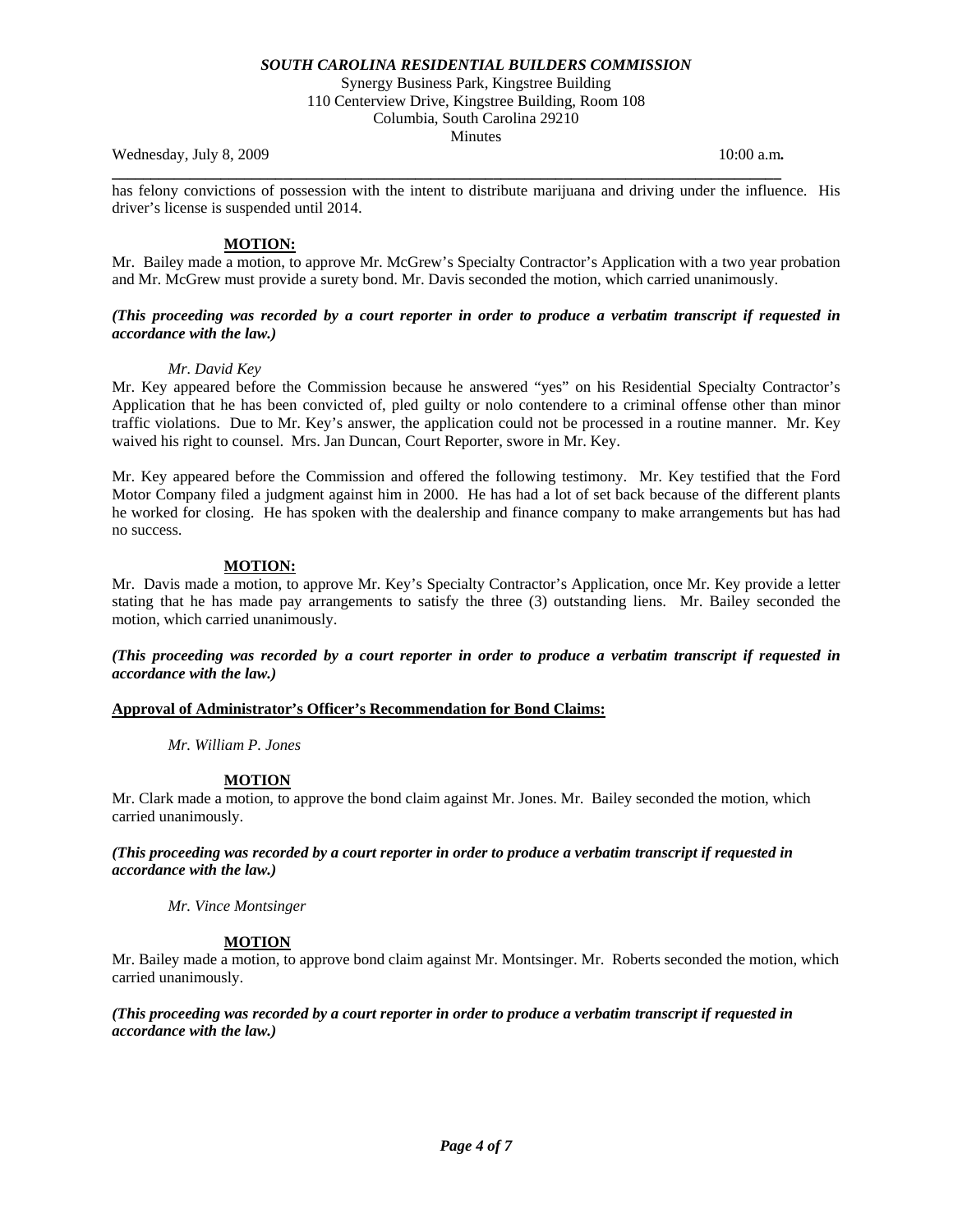Synergy Business Park, Kingstree Building 110 Centerview Drive, Kingstree Building, Room 108 Columbia, South Carolina 29210 Minutes

Wednesday, July 8, 2009 **10:00 a.m. 10:00 a.m. 10:00 a.m. 10:00 a.m.** 

**\_\_\_\_\_\_\_\_\_\_\_\_\_\_\_\_\_\_\_\_\_\_\_\_\_\_\_\_\_\_\_\_\_\_\_\_\_\_\_\_\_\_\_\_\_\_\_\_\_\_\_\_\_\_\_\_\_\_\_\_\_\_\_\_\_\_\_\_\_\_\_\_\_\_\_\_\_\_\_\_\_\_\_\_\_\_**   *Mr. Richard Jackson* 

### **MOTION**

Mr. Davis made a motion, to approve bond claim against Mr. Jackson. Mr. Dowd seconded the motion, which carried unanimously.

*(This proceeding was recorded by a court reporter in order to produce a verbatim transcript if requested in accordance with the law.)* 

 *Mr. David Thompson* 

# **MOTION**

Mr. Roberts made a motion, to approve bond claim against Mr. Thompson. Mr. Bailey seconded the motion, which carried unanimously.

*(This proceeding was recorded by a court reporter in order to produce a verbatim transcript if requested in accordance with the law.)* 

# *Mr. Roger Deal*

**MOTION**

Mr. Bailey made a motion, to approve bond claim against Mr. Deal. Mr. Roberts seconded the motion, which carried unanimously.

*(This proceeding was recorded by a court reporter in order to produce a verbatim transcript if requested in accordance with the law.)* 

 *Mr. Karl Dean Melton* 

**MOTION**

Mr. Davis made a motion, to approve bond claim against Mr. Melton. Mr. Bailey seconded the motion, which carried unanimously.

*(This proceeding was recorded by a court reporter in order to produce a verbatim transcript if requested in accordance with the law.)* 

 *Mr. Larry Aldrich* 

Mr. Aldrich requested a continuance. No Action Taken.

*(This proceeding was recorded by a court reporter in order to produce a verbatim transcript if requested in accordance with the law.)* 

 *Mr. Aaron Middleton* 

### **MOTION**

Mr. Roberts made a motion, to approve bond claim against Mr. Middleton. Mr. Dowd seconded the motion, which carried unanimously.

*(This proceeding was recorded by a court reporter in order to produce a verbatim transcript if requested in accordance with the law.)* 

 *Mr. Eddie Brevard*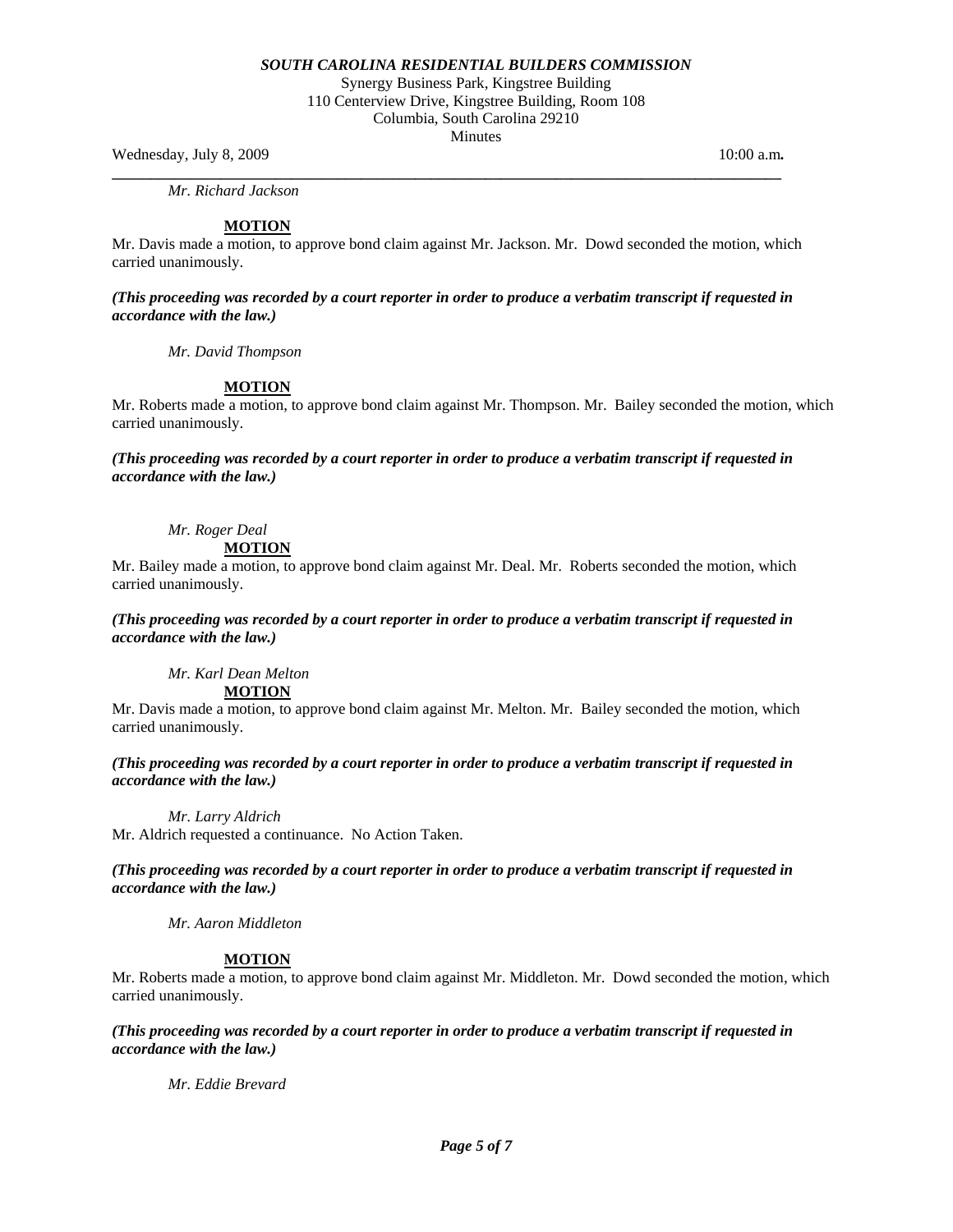Synergy Business Park, Kingstree Building 110 Centerview Drive, Kingstree Building, Room 108 Columbia, South Carolina 29210 Minutes

Wednesday, July 8, 2009 **10:00 a.m. 10:00 a.m. 10:00 a.m. 10:00 a.m.** 

# **MOTION**

Mr. Bailey made a motion, to approve bond claim against Mr. Brevard. Mr. Roberts seconded the motion, which carried unanimously.

*(This proceeding was recorded by a court reporter in order to produce a verbatim transcript if requested in accordance with the law.)* 

**\_\_\_\_\_\_\_\_\_\_\_\_\_\_\_\_\_\_\_\_\_\_\_\_\_\_\_\_\_\_\_\_\_\_\_\_\_\_\_\_\_\_\_\_\_\_\_\_\_\_\_\_\_\_\_\_\_\_\_\_\_\_\_\_\_\_\_\_\_\_\_\_\_\_\_\_\_\_\_\_\_\_\_\_\_\_** 

# **Approval of Hearing's Officer's Recommendation:**

Mr. Jamie Saxon, Advice Attorney

*Mr. Brian Nutting Hogan* 

Ms. Suzann Hawkins represented the State. Mr. Hogan did not appear.

### **MOTION**

Mr. Bailey made a motion, to approve the Hearing Officer's Recommendation. Mr. Roberts seconded the motion, which carried unanimously.

*(This proceeding was recorded by a court reporter in order to produce a verbatim transcript if requested in accordance with the law.)* 

 *Mr. Roger Partridge* 

Ms. Suzann Hawkins represented the State. Mr. Partridge did not appear.

# **MOTION**

Mr. Bailey made a motion, to approve the Hearing Officer's Recommendation. Mr. Roberts seconded the motion, which carried unanimously.

# **Public Comments:**

NONE

### **Date Of Next Meeting:**

The next meeting of the Commission is scheduled for Wednesday, August 12, 2009, in conference room 108.

#### **Adjournment:**

Mr. Roberts moved the meeting be adjourned. Mr. Clark seconded the motion, which carried unanimously. The July 8, 2009, meeting of the South Carolina Residential Builders Commission was adjourned at 12:30 p.m.

### **Called To Order:**

Derrick Williams, Chairman, reopened the Wednesday, July 8, 2009, regular meeting of the Residential Builders Commission to order at 10:00 a.m. Other members present for the meeting included: Al Bailey, Frank Clark, Hal Dillard and Brian Dowd.

Staff members participating in the meeting include: Jamie Saxon, Advice Counsel, Stan Bowen, Administrator and Christine Driver, Administrative.

### **Approval of Administrator's Officer's Recommendation for Bond Claims:**

*Mr. Edward Yager*